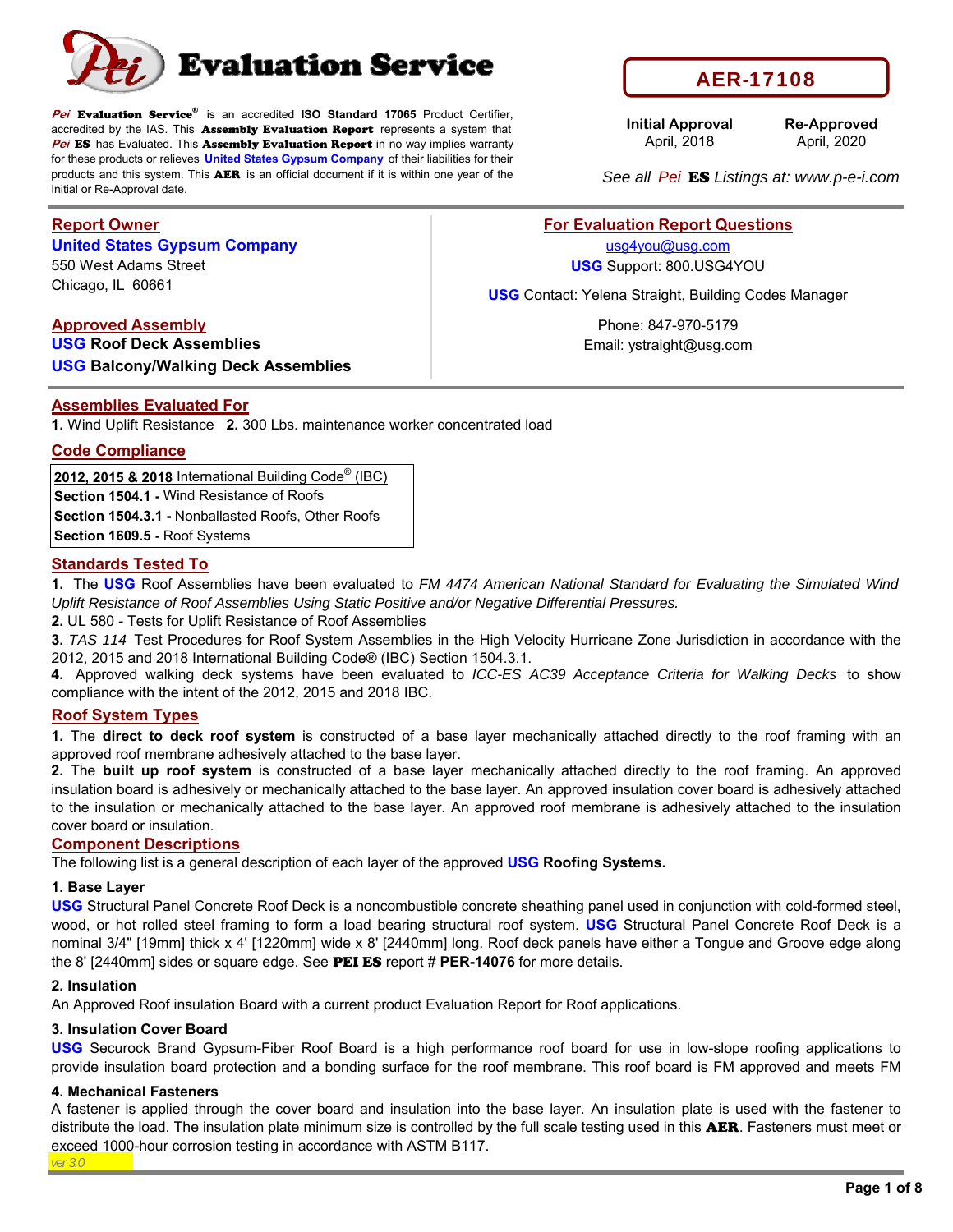### **Component Descriptions continued**

#### **5. Adhesive**

An Approved Roof membrane Adhesive with a current product Evaluation Report for Roof applications used to bond membrane, insulation, cover board and base layer.

#### **6. Roof Membrane**

An Approved Roof membrane that was tested in combination with an adhesive and base layer or insulation cover board within the submitted full scale roof assembly tests. The roof membrane must have a current product Evaluation Report for Roof applications.

| <b>USG</b> Structural Panel Concrete Roof Deck |                                                    |            |            |            |  |
|------------------------------------------------|----------------------------------------------------|------------|------------|------------|--|
| Span Rating <sup>2</sup>                       | Uplift Capacity <sup>3</sup> (lb/ft <sup>2</sup> ) |            |            |            |  |
|                                                | 8/12                                               | 8/8        | 6/6        | 4/4        |  |
| 24"                                            | 257                                                | 330        | 330        | 330        |  |
| [609.6mm]                                      | [12.3 kPa]                                         | [15.8 kPa] | [15.8 kPa] | [15.8 kPa] |  |
| 32"                                            | 192                                                | 240        | 240        | 240        |  |
| [812.8mm]                                      | [9.2 kPa]                                          | [11.5 kPa] | [11.5 kPa] | [11.5 kPa] |  |
| 48"                                            | 128                                                | 150        | 150        | 150        |  |
| [1219.2mm]                                     | [6.1 kPa]                                          | [7.2 kPa]  | [7.2 kPa]  | [7.2 kPa]  |  |
| Notes:                                         |                                                    |            |            |            |  |

#### **Table 1 - Uniform Uplift Load Performance**

1. Listed values are ultimate and do not include factors of safety

2. Two framing spans minimum per panel piece for span ratings of 24" [812.8mm]. Otherwise, Mid span blocking required for single span conditions

3. Uplift capacity based upon the worst case of panel flexure, pull-over of a #8 wafer head screw with a min. head diameter of 0.306" [7.77mm], #8 screw withdrawal from minimum 16ga steel with a minimum yield strength of 50 ksi, and roof system assembly testing in accordance with FM 4474. Screw nominal withdrawal capacity taken as 171 pounds based on AISI S100 Section E4.

### **Approved Direct to Deck Roof Systems;** see Illustration No. 1

#### **Table 2 - 135 psf Direct to Deck Roof Systems**

| Membrane Manufacturer                 |                                                 | Adhesive                              |                                                                         |  |
|---------------------------------------|-------------------------------------------------|---------------------------------------|-------------------------------------------------------------------------|--|
|                                       |                                                 |                                       | EPDM X-23 LVOC Bonding Adhesive                                         |  |
|                                       | 45 mil Sure-Seal NR                             | Carlisle SynTec<br>Systems            | EPDM/TPO 1168 Bonding Adhesive                                          |  |
|                                       |                                                 |                                       | Sure-Seal 90-8-30A Bonding Adhesive                                     |  |
|                                       | <b>EPDM</b>                                     |                                       | Acrylic Water Based Bonding Adhesive                                    |  |
| Carlisle SynTec                       |                                                 | Mule-Hide                             | FR Bonding Adhesive                                                     |  |
| Systems                               |                                                 |                                       | KingsTree Shur-Gard Bonding Adhesive                                    |  |
|                                       |                                                 |                                       | EPDM/TPO 1168 Bonding Adhesive                                          |  |
|                                       | 45 mil Sure-Weld TPO                            | Carlisle SynTec<br>Systems            | Sure-Weld LVOC TPO/EPDM Bonding Adhesive                                |  |
|                                       |                                                 |                                       | Sure-Weld TPO Bonding Adhesive                                          |  |
|                                       | 50 mil Sure-Flex PVC                            | Carlisle SynTec<br>Systems            | Sure-Flex LVOC PVC Bonding Adhesive                                     |  |
| Carlisle InsulBase                    | 60 Mil TPO-c                                    | Mule-Hide                             | 1.5" Carlisle Insulbase + 45-60 Mil Mulehide<br>Standard TPO-c membrane |  |
| Duro-Last                             | 40 mil PVC                                      | Duro-Last                             | Duro-Last SB IV LVOC PVC Bonding Adhesive                               |  |
|                                       | 50 mil Duro-Tuff PVC                            | Duro-Last                             | SB IV LVOC PVC Bonding Adhesive                                         |  |
| <b>Firestone Building</b><br>Products | 45 mil UltraPly TPO                             | <b>Firestone Building</b><br>Products | Firestone UltraPly Bonding Adhesive                                     |  |
|                                       | 60 mil UltraPly TPO SA                          |                                       |                                                                         |  |
|                                       | 45 mil EverGuard TPO                            | GAF                                   | EverGuard LVOC TPO Bonding Adhesive                                     |  |
|                                       |                                                 |                                       | EverGuard SBA 1121 Bonding Adhesive                                     |  |
| GAF                                   | 50 mil EverGuard PVC                            | GAF                                   | EverGuard 2331 PVC Bonding Adhesive                                     |  |
|                                       | 60 mil EverGuard Freedom<br>TPO HW              | Johns Manville                        | <b>Asphalt Primer</b>                                                   |  |
|                                       |                                                 | <b>Johns Manville</b>                 | EPDM Water Based Membrane Adhesive                                      |  |
|                                       | 45 mil EPDM                                     | Mule-Hide                             | FR Bonding Adhesive                                                     |  |
| <b>Johns Manville</b>                 |                                                 |                                       | KingsTree Shur-Gard Bonding Adhesive                                    |  |
|                                       | 45 mil TPO                                      | Johns Manville                        | Membrane Adhesive (TPO & EPDM)                                          |  |
|                                       |                                                 |                                       | LVOC Membrane Adhesive (TPO & EPDM)                                     |  |
|                                       | 50 mil PVC                                      | Johns Manville                        | <b>PVC LVOC Membrane Adhesive</b>                                       |  |
| Seaman                                | 36 mil FiberTite                                | Seaman Corp.                          | FTR 190e Bonding Adhesive                                               |  |
| Corporation                           | 45 mil FiberTite                                | Seaman Corp.                          | FTR 190e Bonding Adhesive                                               |  |
| Sika Sarnafil                         | 60 mil Sarnafil SPL                             | Sika Sarnafil                         | Sarnacol 2170 Membrane Adhesive                                         |  |
| Soprema                               | 60 mil Sentinel P150                            | Soprema                               | Sentinel S Bonding Adhesive                                             |  |
|                                       | 60 mil Sentinel G150                            | Soprema                               | Sentinel S Bonding Adhesive                                             |  |
|                                       | Note: Listed membrane thicknesses are minimums. |                                       |                                                                         |  |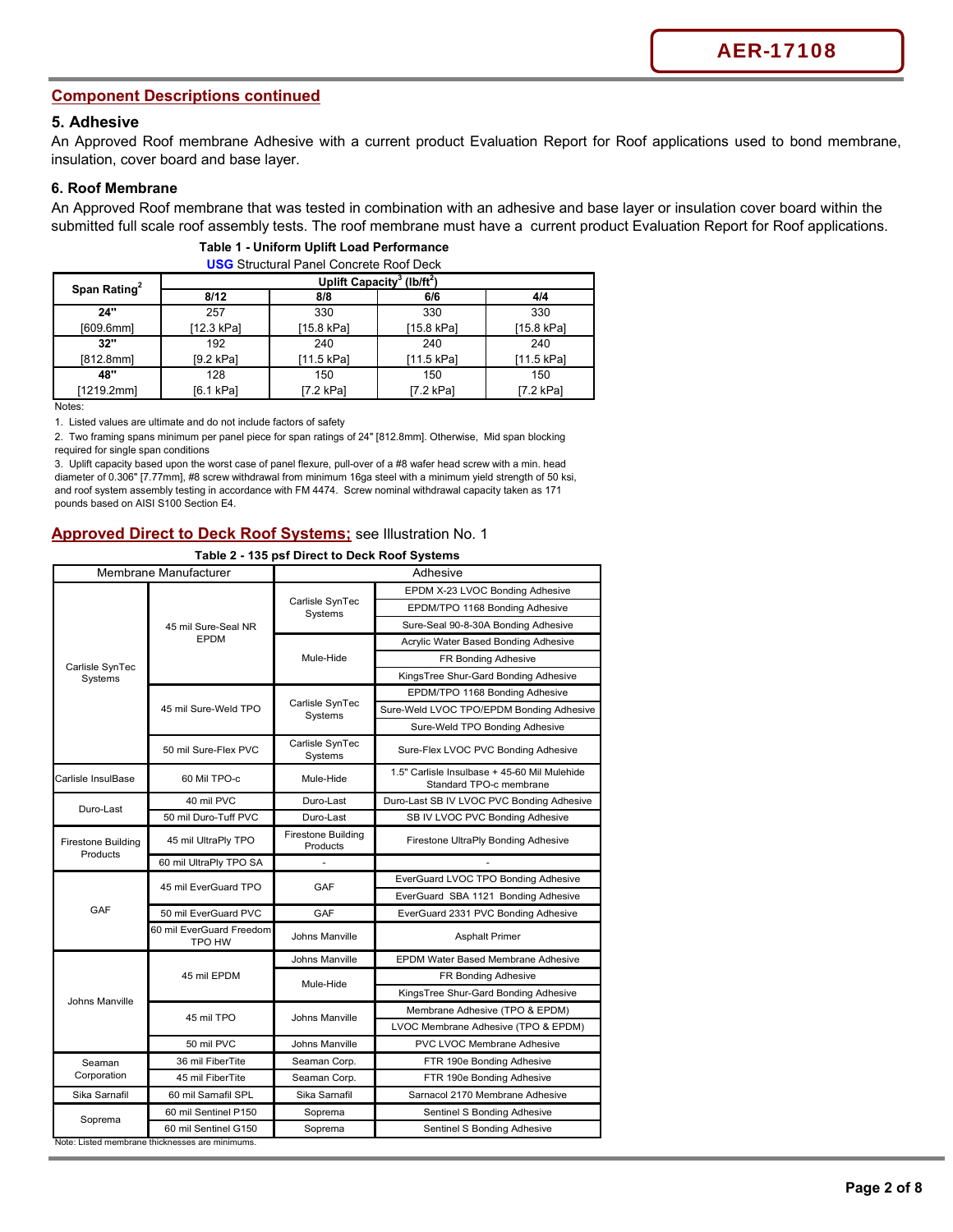

### **Illustration No. 1**

### **Approved Mechanically Attached Roof Systems;** see Illustration No. 2

1. All mechanically attached roof systems utilize SFS's TPR Peel Rivet system. Rivet length selection depends upon the combined thickness of the Concrete Roof Deck Panel, Insulation and roof cover board used in the selected assembly. See Table 3 of this **AER** 

2. Fastener layout to follow Figure 1 of this **AER** 



### **Illustration No. 2**

| Order Code               | Length | Min. Clamping<br>Length | Max. Clamping<br>Length |  |
|--------------------------|--------|-------------------------|-------------------------|--|
| TPR-L-6,3x102 Peel Rivet | 4"     | $1 - 5/8"$              | 3"                      |  |
| TPR-L-6,3x127 Peel Rivet | 5"     | $2 - 5/8"$              | 4"                      |  |
| TPR-L-6,3x152 Peel Rivet | 6"     | $3 - 5/8"$              | 5"                      |  |
| TPR-L-6,3x178 Peel Rivet | 7"     | $4 - 5/8"$              | 6"                      |  |
| TPR-L-6.3x203 Peel Rivet | 8"     | $5 - 5/8"$              | 7"                      |  |
| TPR-L-6,3x229 Peel Rivet | 9"     | $6 - 5/8"$              | 8"                      |  |
| TPR-L-6,3x254 Peel Rivet | 10"    | $7 - 5/8"$              | 9"                      |  |

#### **Table 3 - SFS Peel Rivet Length Selector**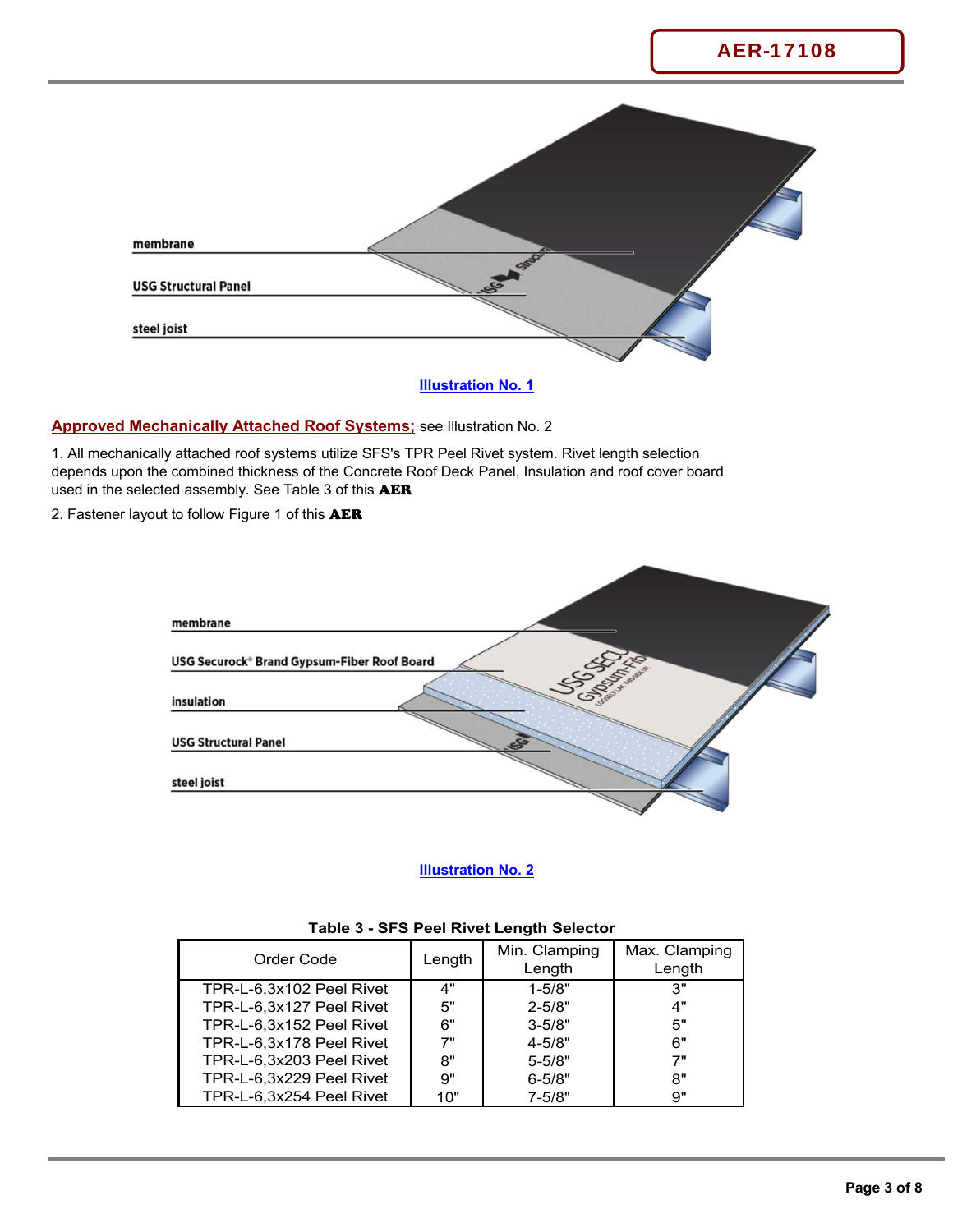### **Figure 1 - Fastener layout**

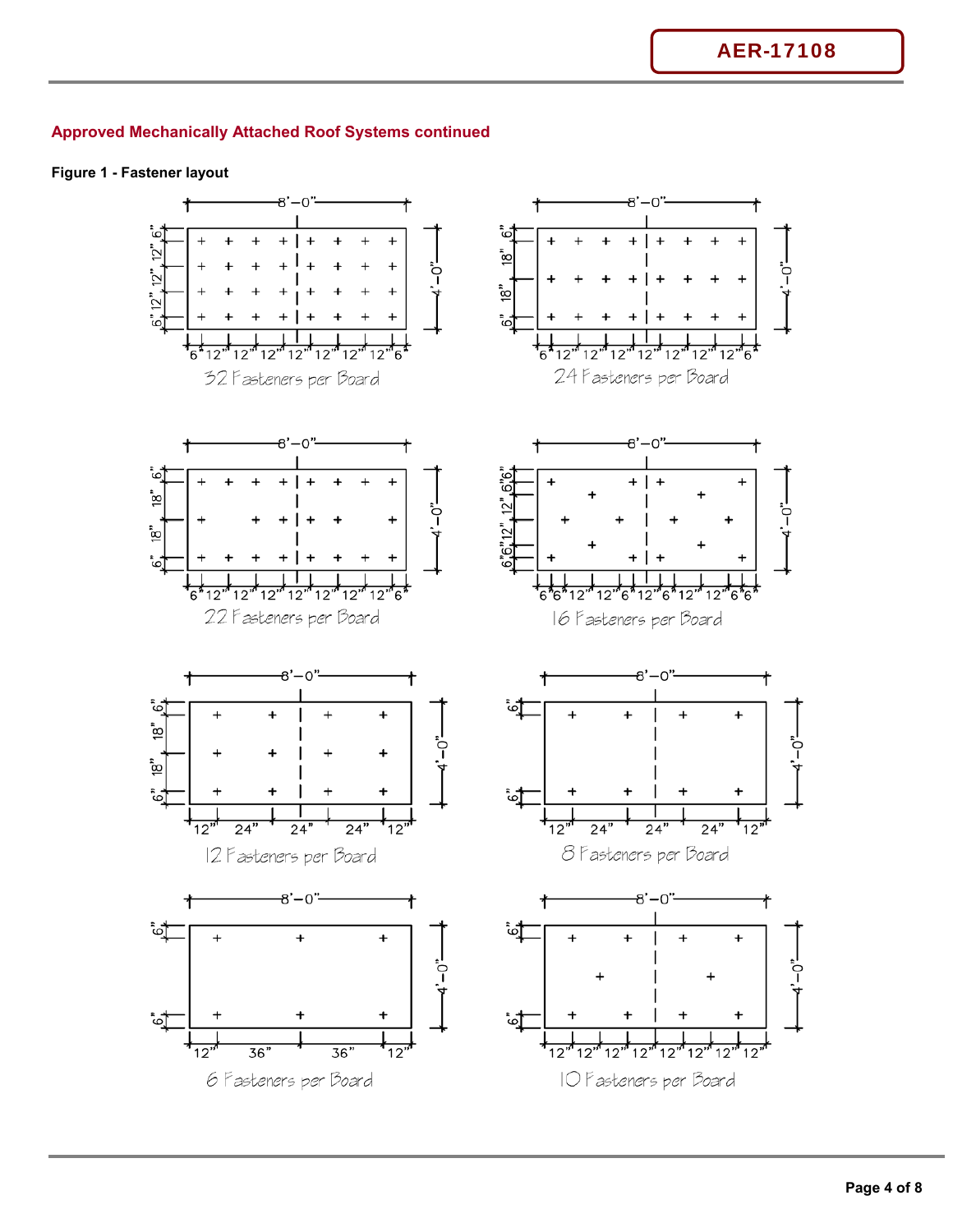| Manufacturer     | Description                     |
|------------------|---------------------------------|
| Firestone        | <b>Isofast Insulation Plate</b> |
| OMG              | 3" Galvalume Steel Plate        |
| <b>DekFast</b>   | Galvalume Steel Hex             |
|                  | Galvalume Steel 3" Round        |
| Tru-Fast         | $MP-3$                          |
| <b>UltraFast</b> | Metal Plate (Square)            |

### **Table 4 - Approved Insulation Plates**

### **Table 5 - Mechanically Attached Wind Uplift Values, psf**

|                            | Fasteners per 4X8 Sheet |     |     |     |    |    |    |
|----------------------------|-------------------------|-----|-----|-----|----|----|----|
| Roof Cover Board           | 32                      | 24  | 22  | 16  | 10 |    |    |
| 1/4" Securock Gypsum Fiber | 135                     | 105 | 90  | 90  | 90 |    |    |
| 3/8" Securock Gypsum Fiber | 135                     | 120 | 120 | 120 | 90 | 90 |    |
| 1/2" Securock Gypsum Fiber | 270                     | 120 | 165 | 120 | 90 | 90 |    |
| 5/8" Securock Gypsum Fiber | 270                     | 165 | 165 | 120 | 90 | 90 | 90 |

**Bold** Values shown are Tested Values

### **Table 6 - Approved Membranes and Adhesives to Securock Gypsum Fiber Roof Cover Boards 270 psf and under approved membranes**

| Membrane Manufacturer |                       | Adhesive                               |
|-----------------------|-----------------------|----------------------------------------|
|                       | <b>BASEGARD SA</b>    | Self Adhered (SA Primer, no heat)      |
|                       | MB Base SA            | Self Adhered                           |
| Firestone             |                       | Firestone LiquiGuard Membrane Adhesive |
| <b>Building</b>       | <b>SBS Base</b>       | Firestone MB Cold Adhesive             |
| Products              |                       | Type III Hot Asphalt                   |
|                       |                       | Firestone MB Cold Adhesive             |
|                       | <b>SBS Torch Base</b> | <b>Torch Applied</b>                   |
|                       |                       | <b>MBR Bonding Adhesive</b>            |
|                       | DynaBase              | Premium Cold Application               |
|                       |                       | Hot Asphalt                            |
| Johns Manville        | DynaGrip/DynaWeld     | Self Adhered/Torch Applied             |
|                       |                       | <b>MBR Bonding Adhesive</b>            |
|                       | DynaPly               | Hot Asphalt                            |
|                       |                       | Premium Cold Application               |
|                       | DynaWeld              | <b>Torch Applied</b>                   |
| SiPlast               | Paradiene 20          | Siplast PA-311 Cold Adhesive           |
| Soprema               | Elastophene Sanded    | <b>FM Adhesive</b>                     |
|                       | Elastophene Sanded    | FM Adhesive (VOC)                      |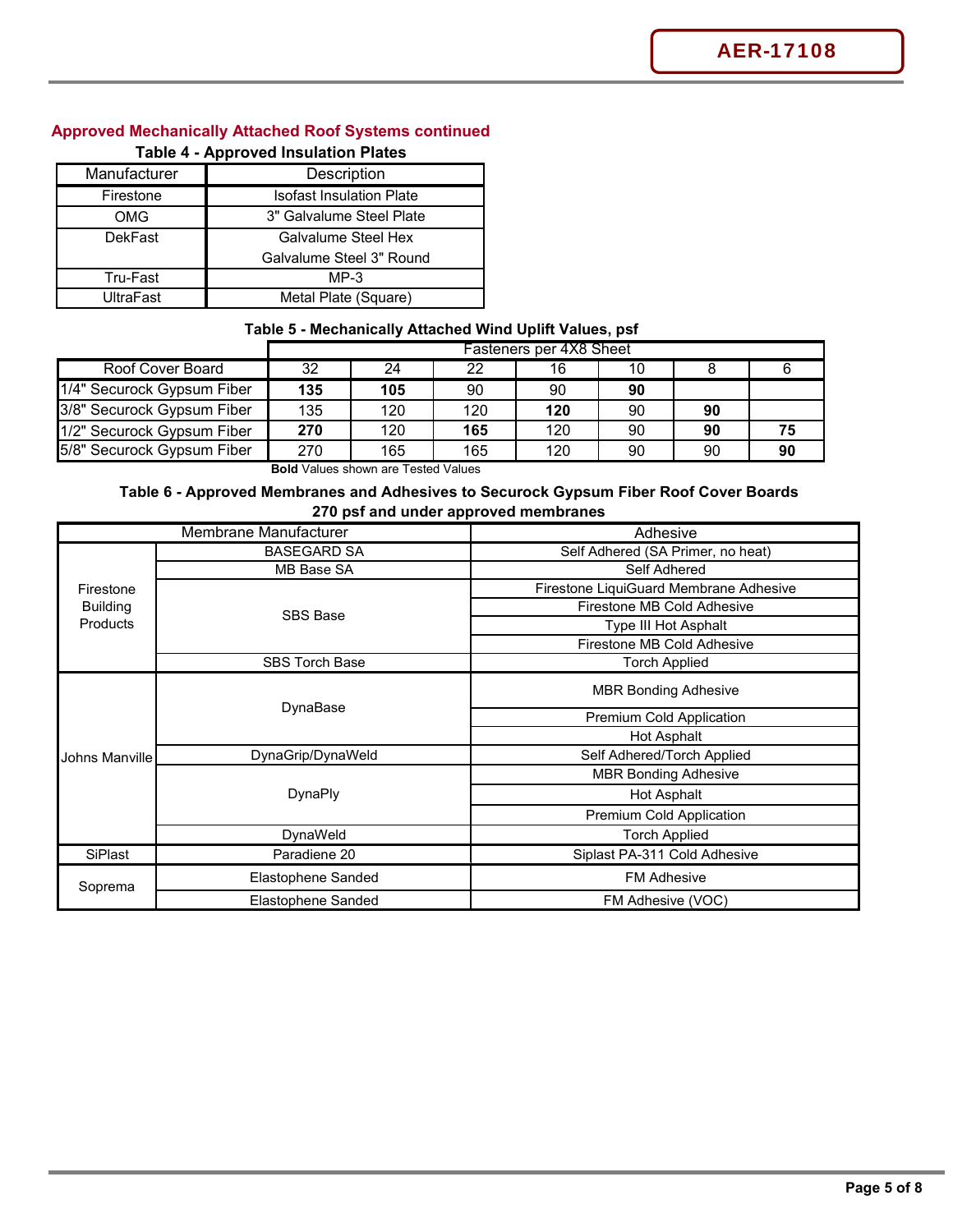**Table 7: 165 psf and under approved membranes**

| Membrane Manufacturer |                             | Adhesive                             |  |
|-----------------------|-----------------------------|--------------------------------------|--|
| Carlisle              | Multi-Ply Glass             | Hickman Base Sheet Adhesive          |  |
| SynTec<br>Systems     | Performance Ply             | <b>Hickman Base Sheet Adhesive</b>   |  |
| <b>DerbiGum</b>       | Derbibase                   | Permastic                            |  |
| Firestone             | <b>BASEGARD SA</b>          | Self Adhered (heat activated)        |  |
| <b>Building</b>       | MB Base SA                  | Self Adhered (SA Primer)             |  |
| <b>Products</b>       | V-Force                     | Self Adhered (SA Primer)             |  |
|                       | <b>Bicor S</b>              | <b>Torch Applied</b>                 |  |
| Johns Manville I      | <b>DynaPly</b>              | <b>MBR Cold Application Adhesive</b> |  |
|                       | GlasBase Plus               | Hot Asphalt                          |  |
|                       | Multi-Ply Glass CL          | Multi-Ply Adhesive S.F.              |  |
| Simon Roofing         | Multi-Ply Glass CL          | Hickman Base Sheet Adhesive          |  |
| <b>Products</b>       |                             | <b>Hickman Base Sheet Adhesive</b>   |  |
|                       | Pika Ply Hi-Tek 60, Type II | Multi-Ply Adhesive S.F.              |  |

## **Table 8: 135 psf and under approved membranes**

| Membrane Manufacturer |                                                         | Adhesive                             |  |
|-----------------------|---------------------------------------------------------|--------------------------------------|--|
| Carlisle              | Multi-Ply Glass<br>SynTec<br>Systems<br>Performance Ply | Pika Ply Adhesive                    |  |
|                       |                                                         | Multi-Ply Adhesive S.F.              |  |
|                       |                                                         | Multi-Ply Adhesive                   |  |
| <b>GAF</b>            | Ruberoid 20 Base Sheet                                  | Matrix Select SBS Adhesive 102       |  |
|                       |                                                         | <b>MBR Cold Application Adhesive</b> |  |
| Johns Manville        | <b>JM APP Base</b>                                      | <b>Premium Cold Application</b>      |  |
|                       |                                                         | <b>Torch Applied</b>                 |  |
|                       | <b>JM Bicor S</b>                                       | <b>Premium Cold Application</b>      |  |
|                       |                                                         | <b>MBR Cold Application Adhesive</b> |  |

#### **Table 9 - Approved Membranes and Adhesives to Securock Gypsum Fiber Roof Cover Boards 270 psf and under approved membranes**

| Membrane Manufacturer |                          | Adhesive                                         |
|-----------------------|--------------------------|--------------------------------------------------|
|                       | RubberGard MAX 75        | Firestone Water Based Bonding Adhesive S         |
|                       |                          | Firestone Water Based Bonding Adhesive P         |
|                       |                          | Firestone Single-Ply LVOC Bonding Adhesive       |
|                       | UltraPly TPO 45          | Firestone Water Based Bonding Adhesive S         |
| Firestone             |                          | Firestone Water Based Bonding Adhesive P         |
| <b>Building</b>       |                          | Firestone UltraPly Bonding Adhesive              |
| Products              |                          | Self Adhered (Single-Ply QuickPrime Plus Primer) |
|                       | UltraPly TPO SA 45       | Self Adhered (QuickPrime Plus Primer)            |
|                       |                          | Firestone XR Bonding Adhesive                    |
|                       | UltraPly TPO XR115 60    | Firestone XR Stick Membrane Adhesive             |
|                       |                          | <b>Type III Hot Asphalt</b>                      |
| Certainteed           | Flintastic SA PyBase     | Self Adhered                                     |
|                       | EverGuard Freedom PVC 50 | EverGuard PVC Bonding Adhesive (Solvent Based)   |
| GAF                   | EverGuard Freedom TPO    | Self Adhered                                     |
|                       | EverGuard PVC 51         | EverGuard PVC Bonding Adhesive                   |
| GenFlex               | GenFlex RM               | All Purpose Water Based Bonding                  |
|                       | <b>PVC Fleece Backed</b> | JM PVC Adhesive (Water Based)                    |
| Johns Manville        | <b>TPO 45</b>            | JM PVC Adhesive (Low VOC)                        |
|                       |                          | JM PVC Adhesive (Solvent Based)                  |
|                       | <b>TPO FB 100</b>        | JM PVC Adhesive (Water Based)                    |
| Seaman                | FiberTite                | FTR-190 Bonding Adhesive                         |
| Corporation           |                          | FTR-290 Bonding Adhesive                         |
| Soprema               | Elastophene 180 Sanded   | Hot Asphalt                                      |
|                       |                          |                                                  |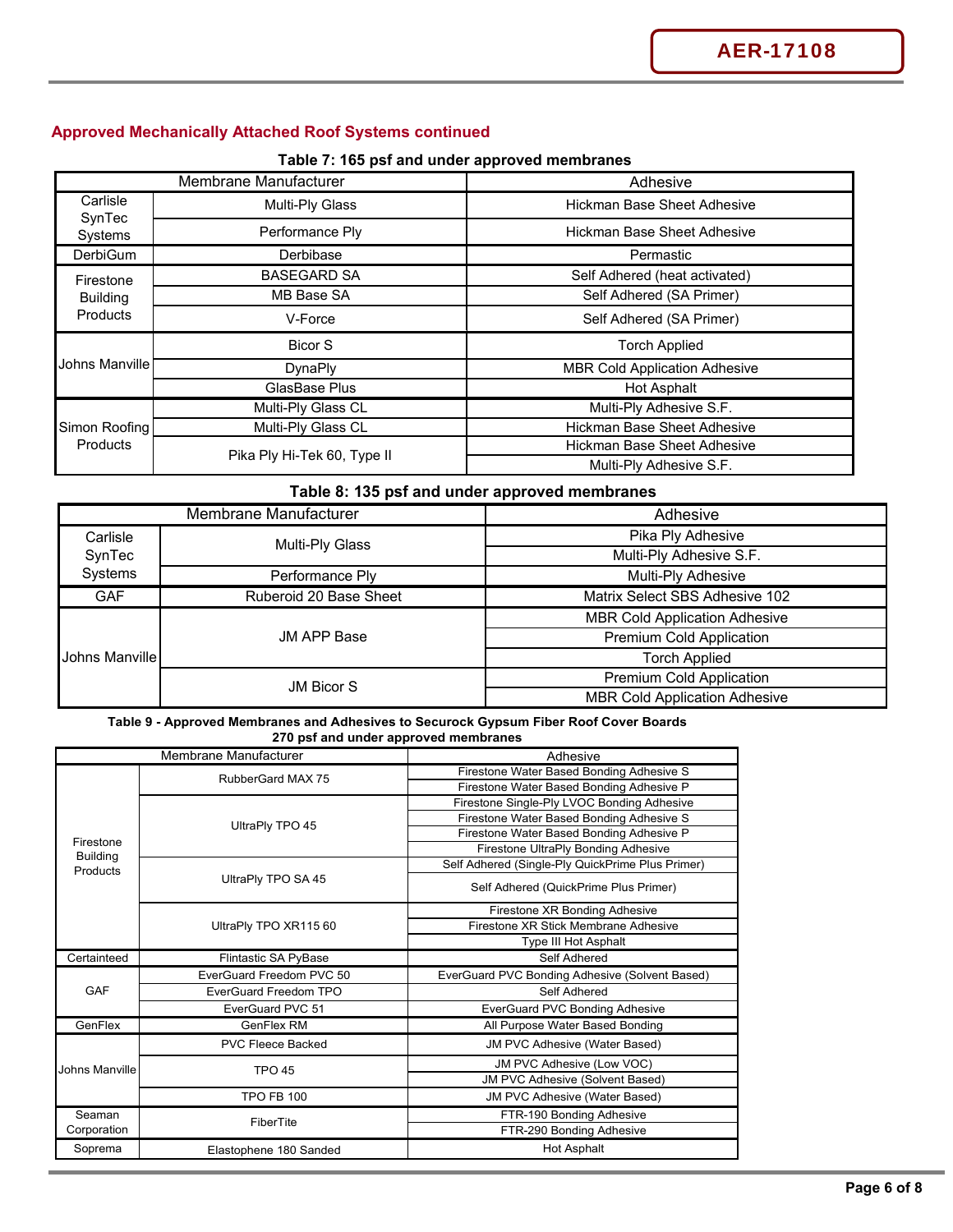**Table 10: 165 psf and under approved membranes**

|                       | Membrane Manufacturer           | Adhesive                                        |  |
|-----------------------|---------------------------------|-------------------------------------------------|--|
| Carlisle              | Sure-Flex PVC                   | Sure-Flex PVC Bonding Adhesive                  |  |
| SynTec<br>Systems     | Sure-Weld                       | Aqua Base 120 Bonding Adhesive                  |  |
| Certainteed           | <b>Black Diamond Base Sheet</b> | Self Adhered                                    |  |
| Duro-Last             | 50 mil PVC                      | Duro-Last SB II Adhesive                        |  |
|                       |                                 | Duro-Last WB II Adhesive                        |  |
|                       | RubberGard MAX 75               | Firestone BA-2004(T) Bonding Adhesive           |  |
| Firestone             |                                 | Firestone Single-Ply LVOC Bonding Adhesive      |  |
| <b>Building</b>       | UltraPly TPO 45                 | Firestone Single-Ply LVOC Bonding Adhesive 1168 |  |
| Products              | UltraPly TPO SA 45              | Self Adhered                                    |  |
|                       | UltraPly TPO XR115 60           | Firestone I.S.O. Spray S Adhesive               |  |
| <b>GAF</b>            | <b>EverGuard Freedom TPO</b>    | Self Adhered                                    |  |
|                       | <b>EverGuard TPO</b>            | EverGuard TPO #1121 Bonding Adhesive            |  |
| GenFlex               | GenFlex RM                      | <b>GenFlex RM Bonding Adhesive</b>              |  |
|                       | <b>EPDM NR</b>                  | <b>JM EPDM Membrane Adhesive (Water Based)</b>  |  |
|                       |                                 | <b>JM PVC Adhesive (Water Based)</b>            |  |
| Johns Manville        | <b>PVC</b>                      | JM PVC Adhesive (Low Solvent Based)             |  |
|                       | <b>TPO 45</b>                   | JM PVC Adhesive (Water Based)                   |  |
|                       |                                 | Sarnacol 2121                                   |  |
| Sarnafil              | G410                            | Srnacol 2170                                    |  |
| Seaman<br>Corporation | Style 80-M FB                   | FTR-490 Bonding Adhesive                        |  |

### **Table 11: 135 psf and under approved membranes**

|                               | Membrane Manufacturer                 | Adhesive                                         |
|-------------------------------|---------------------------------------|--------------------------------------------------|
| Carlisle<br>SynTec<br>Systems | Carlisle Sure-Seal FR Nonreinforced   | 90-8-30A Solvent Based Bonding Adhesive          |
| Firestone                     | RubberGard MAX 75                     | Firestone Single-Ply LVOC Bonding Adhesive 1168  |
| <b>Building</b><br>Products   | <b>Standard RubberGard</b>            | RubberGard BA 2004                               |
| <b>GAF</b>                    | Liberty SBS Base/Ply Sheet Colvent SA | Self Adhered                                     |
| Johns Manville                | <b>EPDM NR</b>                        | <b>JM EPDM Membrane Adhesive (Solvent Based)</b> |
|                               |                                       | JM EPDM Membrane Adhesive (Low VOC)              |
| Mule-Hide                     | <b>Standard Black EPDM Membrane</b>   | Mule-Hide Water Based Bonding Adhesive           |
| Polyglass                     | ElastoFlex SA V FR Base               | Self Adhered                                     |